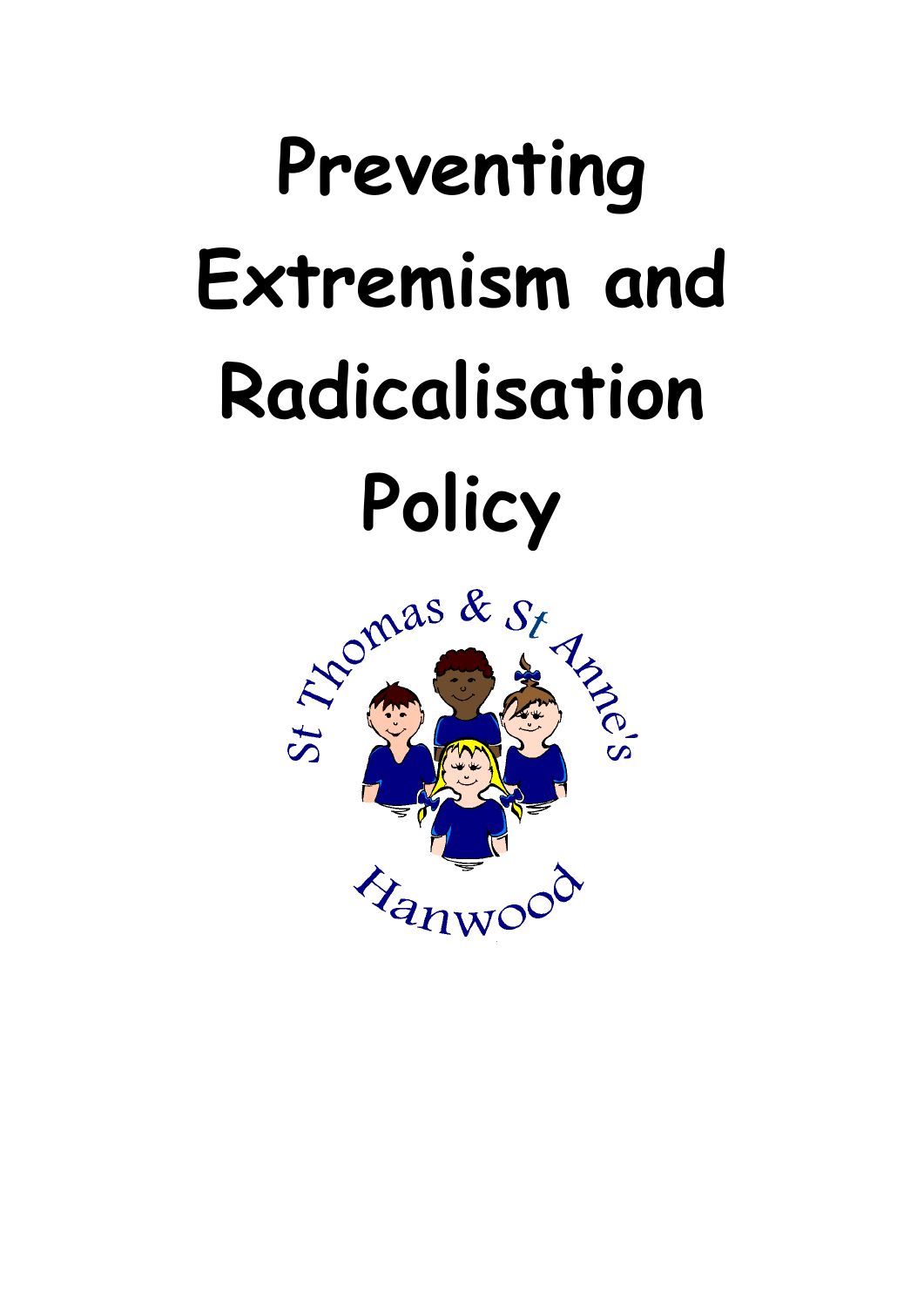## **Preventing Extremism and Radicalisation Policy St Thomas and St Anne's CE Primary School**

#### **Introduction**

This "Preventing Extremism and Radicalisation Policy" is part of our commitment to keeping children safe. All staff working in St Thomas and St Anne"s CE Primary School recognise that safeguarding is everyone's responsibility irrespective of the role they undertake or whether their role has direct contact or responsibility for students or not.

When operating this policy, St Thomas and St Anne's CE Primary School uses the following Governmental definition of extremism which is:

"Vocal or active opposition to fundamental British Values, including democracy, the rule of law, individual liberty and mutual respect and tolerance of different faiths and beliefs; and/or calls for the death of members of our armed forces, whether in this country or overseas".

In March 2015, new statutory duties were placed on schools by the Counter Terrorism and Security Act (2015) which means they must work to prevent children being drawn into extremism. The full Government Prevent Strategy can be viewed at [https://www.gov.uk/government/uploads/system/uploads/attachment\\_data/file/97976](https://www.gov.uk/government/uploads/system/uploads/attachment_data/file/97976/prevent-strategy-review.pdf) [/prevent-strategy-review.pdf](https://www.gov.uk/government/uploads/system/uploads/attachment_data/file/97976/prevent-strategy-review.pdf)

This policy draws on both statutory and non-statutory guidance:

#### **Statutory Duties**

- Counter Terrorism and Security Act (2015)
- Keeping Children Safe in Education (2015)
- Prevent Duty Guidance (2015)
- Working together to Safeguard Children (2015)

**Non-statutory Guidance**

- The Prevent Duty: Departmental advice for schools and childcare providers (DfE 2015)
- Promoting fundamental British values as part of SMSC in schools: Departmental advice for maintained school (DfE 2014)
- Improving the spiritual, moral, social and cultural (SMSC) development of pupils: supplementary information (DfE 2014)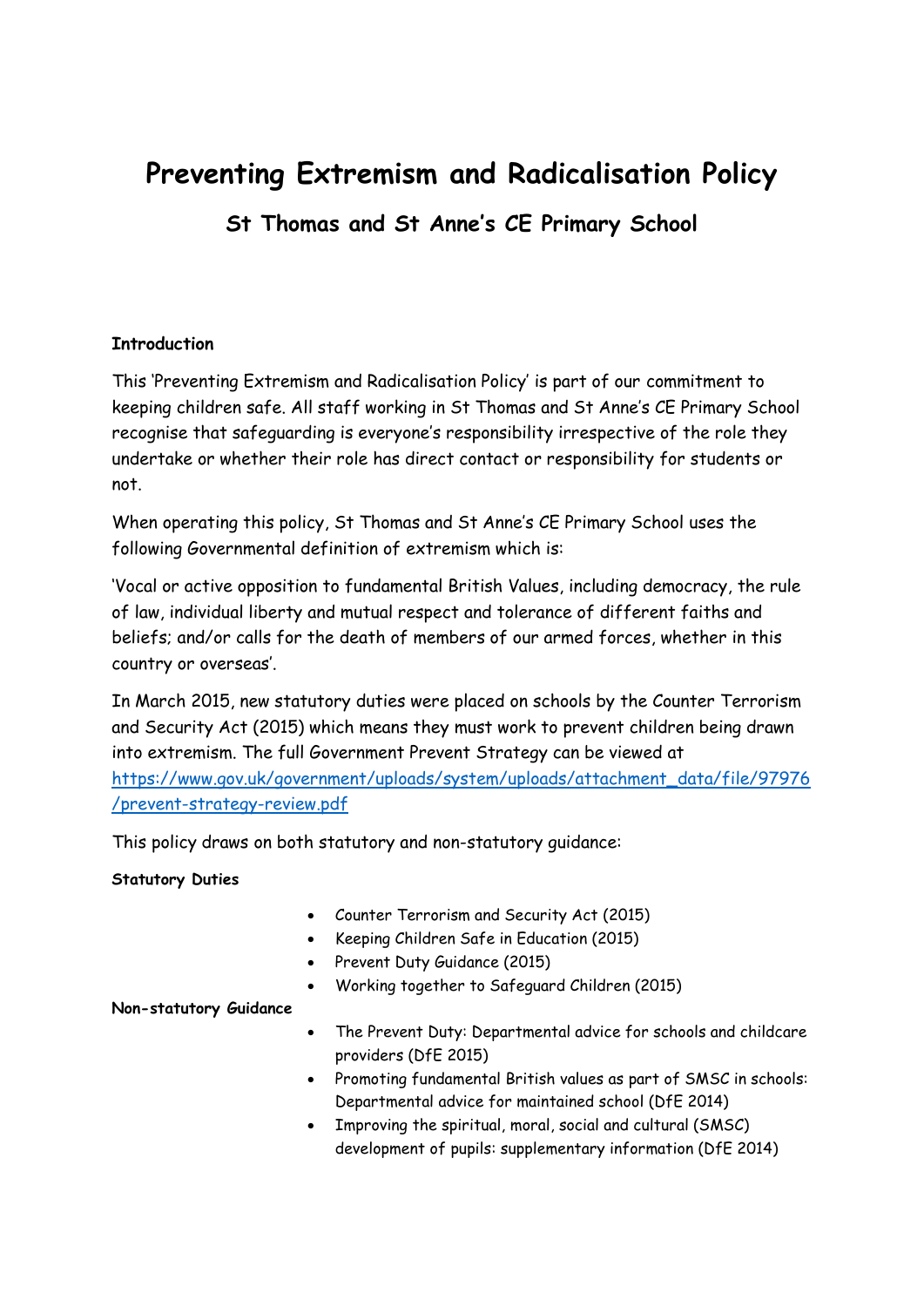#### **Other related policies within school include:**

- Acceptable Use Policy (ICT) policy
- Behaviour Policy
- Child Protection and Safeguarding Policy
- Equality Policy
- Personal, Social and Health Education (PSHE) Policy
- Spiritual, Moral, Social, Cultural (SMSC) Policy
- Staff code of conduct Policy
- Code of conduct for visitors Policy
- Whistle-blowing Policy

At St Thomas and St Anne's CE Primary School we recognise that extremism and exposure to extremist materials and influences can lead to poor outcomes for students and so should be addressed as a safeguarding concern as set out in this policy. We also recognise that if we fail to challenge extremist views, we are failing to protect our students.

#### **1 Roles and responsibilities**

#### **1.1 Role of the Governing Body**

It is the role of the governing body to ensure that that the school meets its statutory duties with regard to preventing radicalisation.

#### **1.2 Role of the Headteacher**

It is the headteacher"s role to:

- $\triangleright$  Ensure that the schools and its staff respond to preventing radicalisation on a day-to-day basis
- $\triangleright$  Ensure that the school's curriculum addresses the issues involved in radicalisation
- $\triangleright$  Ensure that staff conduct is consistent with preventing radicalisation
- $\triangleright$  Report to the governing body on these matters

#### **1.3 Role of Designated Safeguarding Lead**

It is the role of the safeguarding lead to:

- $\triangleright$  Ensure that staff understand the issues of radicalisation, are able to recognise the signs of vulnerability of radicalisation and know how to refer their concerns
- $\triangleright$  Receive safeguarding concerns about children and young people who may be vulnerable to the risk of radicalisation or are showing signs of radicalisation
- $\triangleright$  Making referrals to appropriate agencies with regard to concerns about radicalisation
- $\triangleright$  Liaise with partners, including the local authority and police
- $\triangleright$  Offer support and advice to staff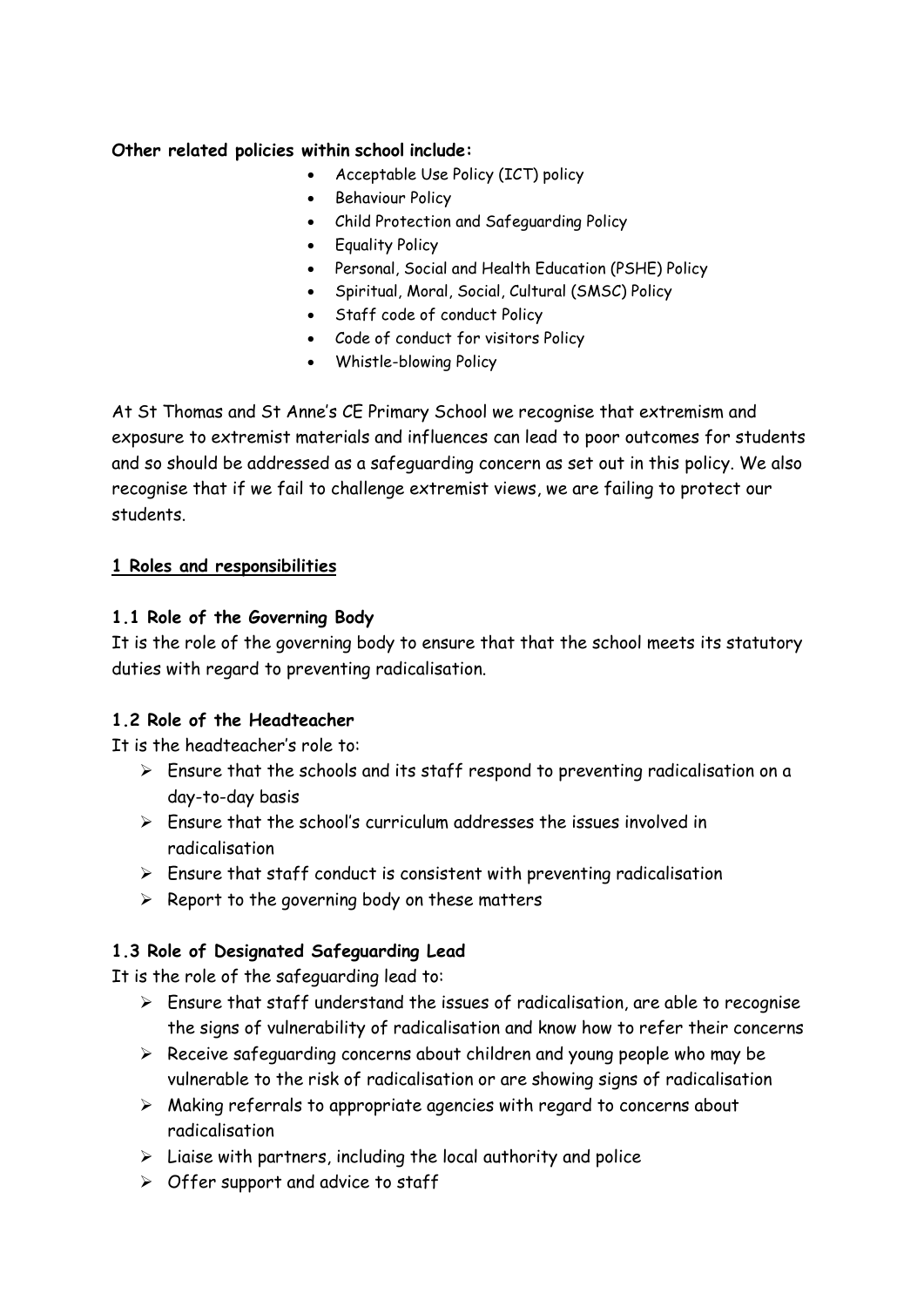### **1.4 Role of staff**

It is the role of staff to understand the issues of radicalisation, are able to recognise signs of vulnerability or radicalisation and know to refer concerns to the designated lead promptly.

#### **1.5 Curriculum and teaching approaches**

We will ensure that all of our teaching approaches helps our pupils build resilience to extremism and give pupils a positive sense of identity through the development of critical thinking skills. We will ensure that all our staff are equipped to recognise extremism and are skilled and confident enough to challenge it.

We will strive to eradicate the myths and assumptions that can lead to some young people becoming alienated and disempowered, especially where the narrow approaches children may experience may make it harder for them to challenge or question these radical influences. In our school this will be achieved primarily through PSHE, RE and Collective Worship & assemblies.

We will be flexible to adapt our teaching approaches, as appropriate, so as to address specific issues as to become even more relevant to the current issues of extremism and radicalisation.

Our goal is to build mutual respect and understanding and to promote the use of dialogue not violence as a form of conflict resolution. We will achieve this by using a curriculum that includes:

- Citizenship programmes
- Open discussion and debate
- Work on anti-violence and restorative approach addressed through the curriculum and the behaviour policy
- Focussed educational techniques and resources such as Social Stories and Black Sheep Press materials

At St Thomas and St Anne"s CE Primary School we will promote the values of democracy, the rule of law, individual liberty, mutual respect and tolerance for those with different faiths and beliefs. We will teach and encourage pupils to respect one another and to respect and tolerate difference, especially those of a different faith or not faith. It is indeed our most fundamental responsibility to keep out students safe and prepare them for life in modern multi-cultural Britain and globally.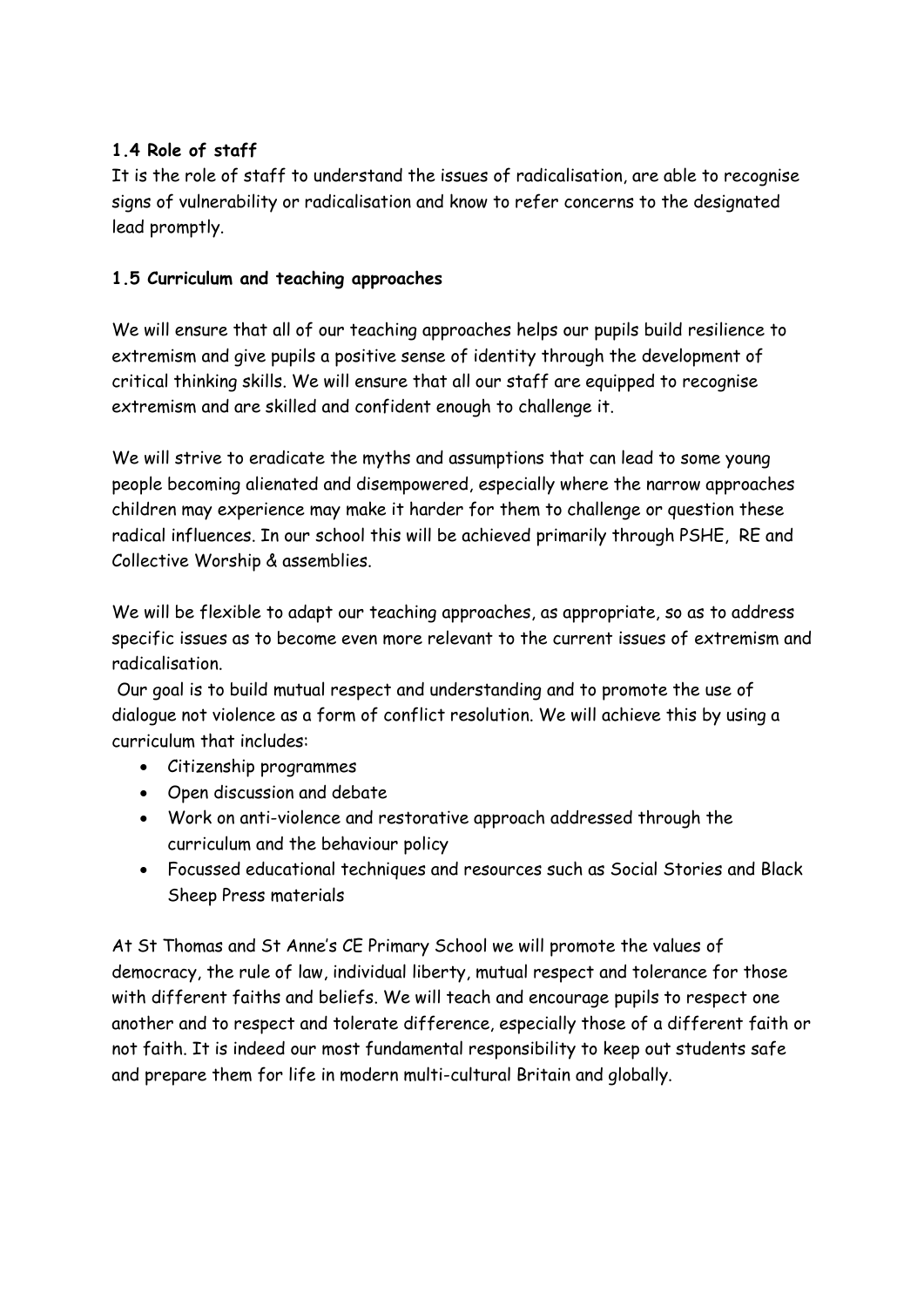### **1.6 IT**

At St Thomas and St Anne"s CE Primary School we will ensure that children are safe from terrorist and extremist material when accessing the internet in school by having secure filters which will block inappropriate content.

Pupils and staff are aware of the procedures in school for reporting any concerns relating to inappropriate content found on the internet.

Pupils and staff are asked to sign the Acceptable Use Policy (AUP) annually to confirm that they understand what is acceptable.

Staff have read and understand "How Social Media is used to encourage travel to Syria and Iraq – Briefing note for schools DfE 2015" .

#### **1.7 Staff training**

Statutory guidance refers to the importance of Prevent awareness training to equip staff to identify children at risk of being drawn into terrorism and to challenge extremist ideas. The designated lead Mrs Kate Budd has attended a Workshop to Raise Awareness of Prevent (WRAP) on September  $28<sup>th</sup>$  2015 and will ensure that the key messages are filtered down to all staff members. Staff are aware of the signs of vulnerability and indicators of radicalisation and extremism as set out in Appendix 1.

The National Counter Terrorism Policing Headquarters in conjunction with the College of Policing have developed a general awareness e-learning package for Channel. Staff at St Thomas and St Anne"s CE Primary School have completed this and for those staff that are new in post will as part of their induction complete this (accessed at [http://course.ncalt.com/Channel\\_General\\_Awareness/01/index.html](http://course.ncalt.com/Channel_General_Awareness/01/index.html) ).

#### **1.8 Working in partnership**

We will work in partnership with local partners, families and communities in our efforts to raise awareness of radicalisation and supporting us with implementing the Prevent Duty.

St Thomas and St Anne"s CE Primary School will engage effectively with parents/families to assist and advise of support mechanisms if concern is raised.

The school will ensure that safeguarding arrangements take into account the policies and procedures of Shropshire Safeguarding Children Board.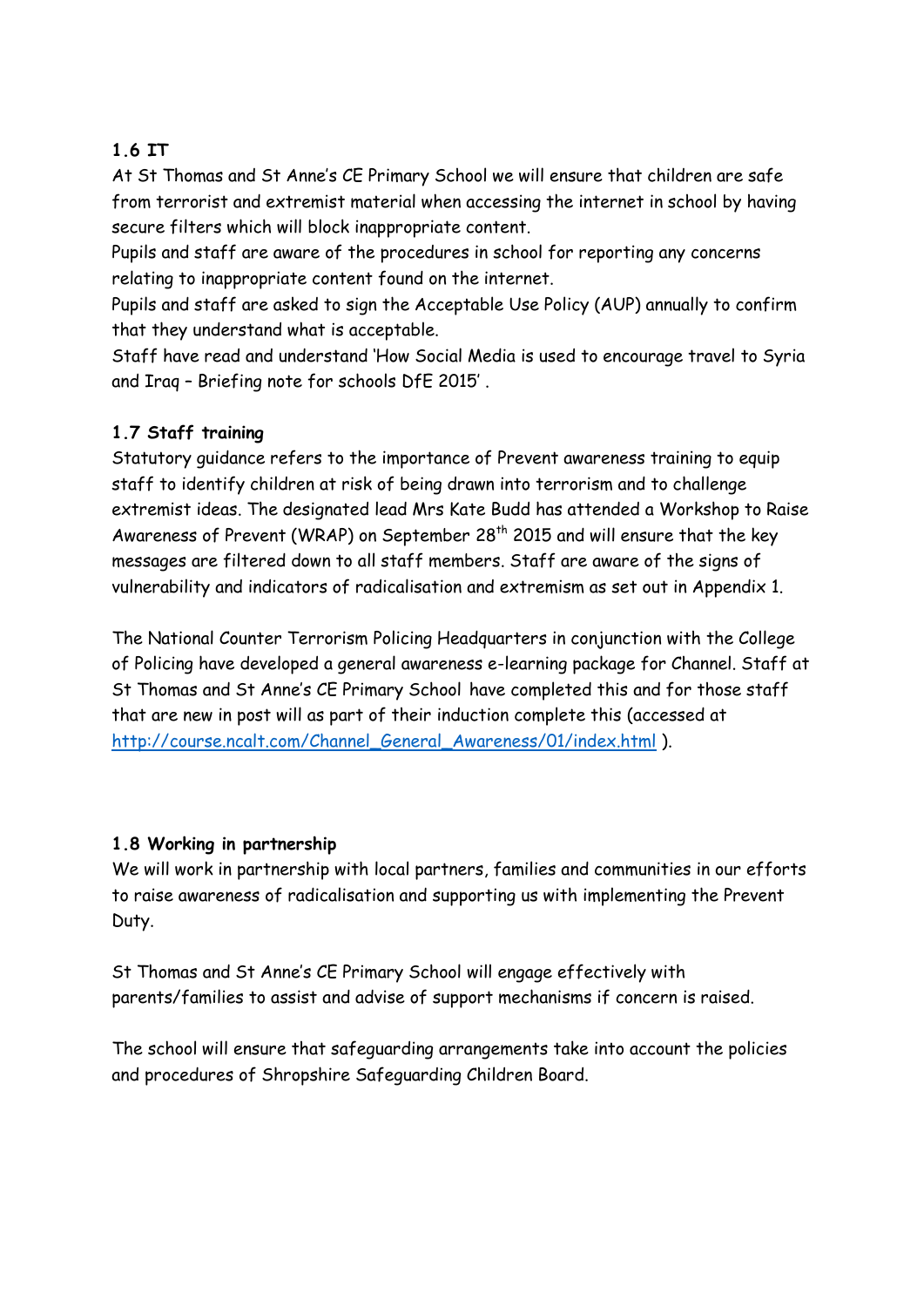#### **1.9 Use of external agencies and speakers**

At [insert school name] we encourage the use of external agencies or speakers to enrich the experiences of our pupils. We will ensure that any visitor coming into the school has been "checked" appropriately in accordance with Keeping Children Safe in Education 2015. Such vetting is to ensure that we do not unwittingly use agencies that contradict each other with their messages or that are inconsistent with, or are in complete opposition to, the schools values and ethos.

#### **2.0 Referral process**

If a member of staff has a concern about a particular pupil/s they should follow the school"s normal safeguarding procedures, including discussing with the school"s designated safeguarding lead as set out in the Child Protection/safeguarding policy.

The designated lead should contact West Mercia Prevent Team:

DS Phillip Colley 01386 591835

DC Jamma Greenow 01386 591825

DC Gary Shepheard 01386 591816

PC Manjit Sidhu 01386 591815

The Prevent Team email is: [prevent@warwickshireandwestmercia.pnn.police.uk](mailto:prevent@warwickshireandwestmercia.pnn.police.uk)

#### **3.0 Monitoring and review**

This policy will be reviewed annually by the Governing body but may need to be adapted as and when new guidance or policy is released.

Parents will be issued with a hard copy of this policy on request. This policy will also be made available to parents via the school website.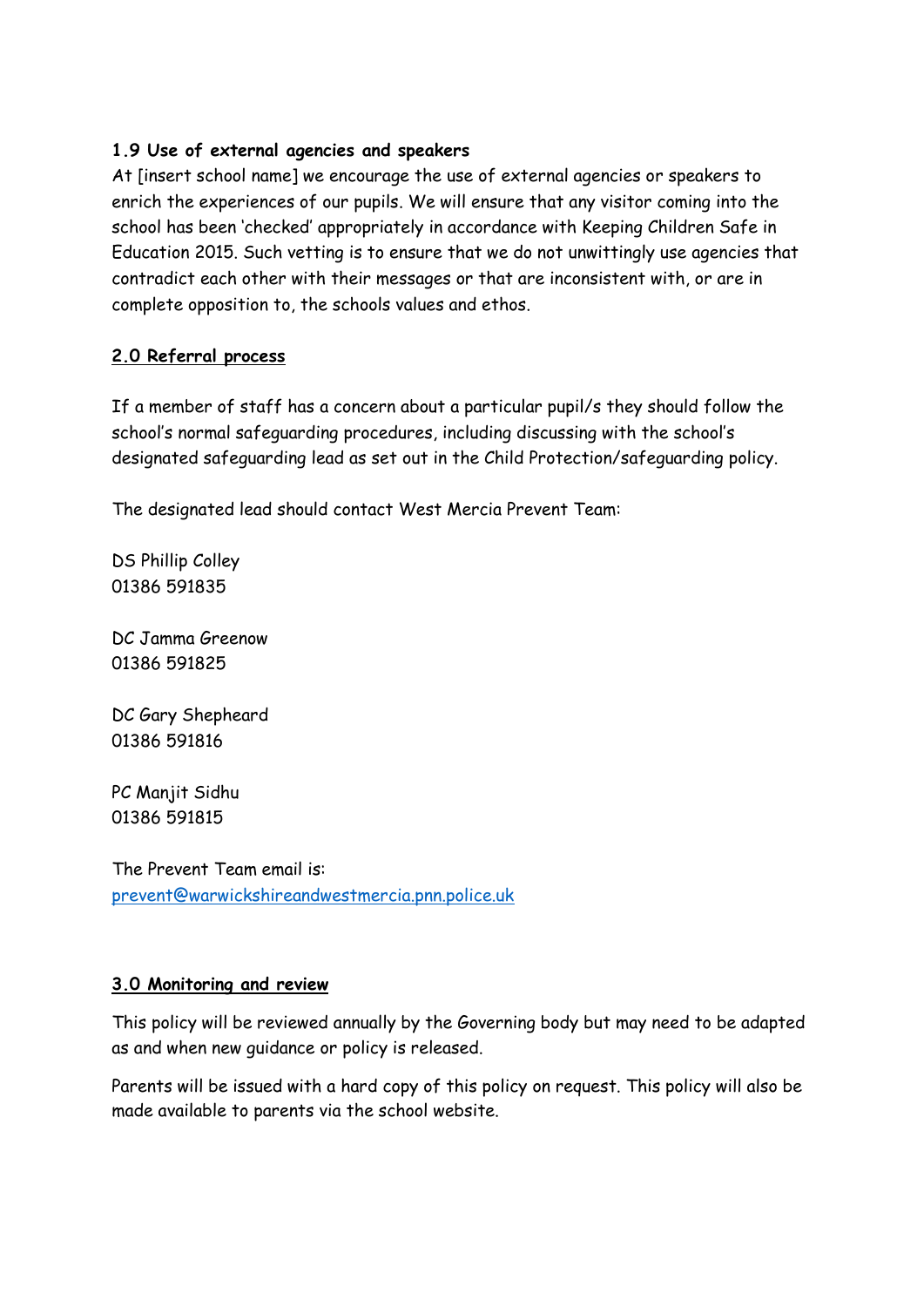The Headteacher will actively evaluate the effectiveness of this policy by monitoring the staff group"s understanding and application of the procedures within this policy as their overall duty to safeguard children.